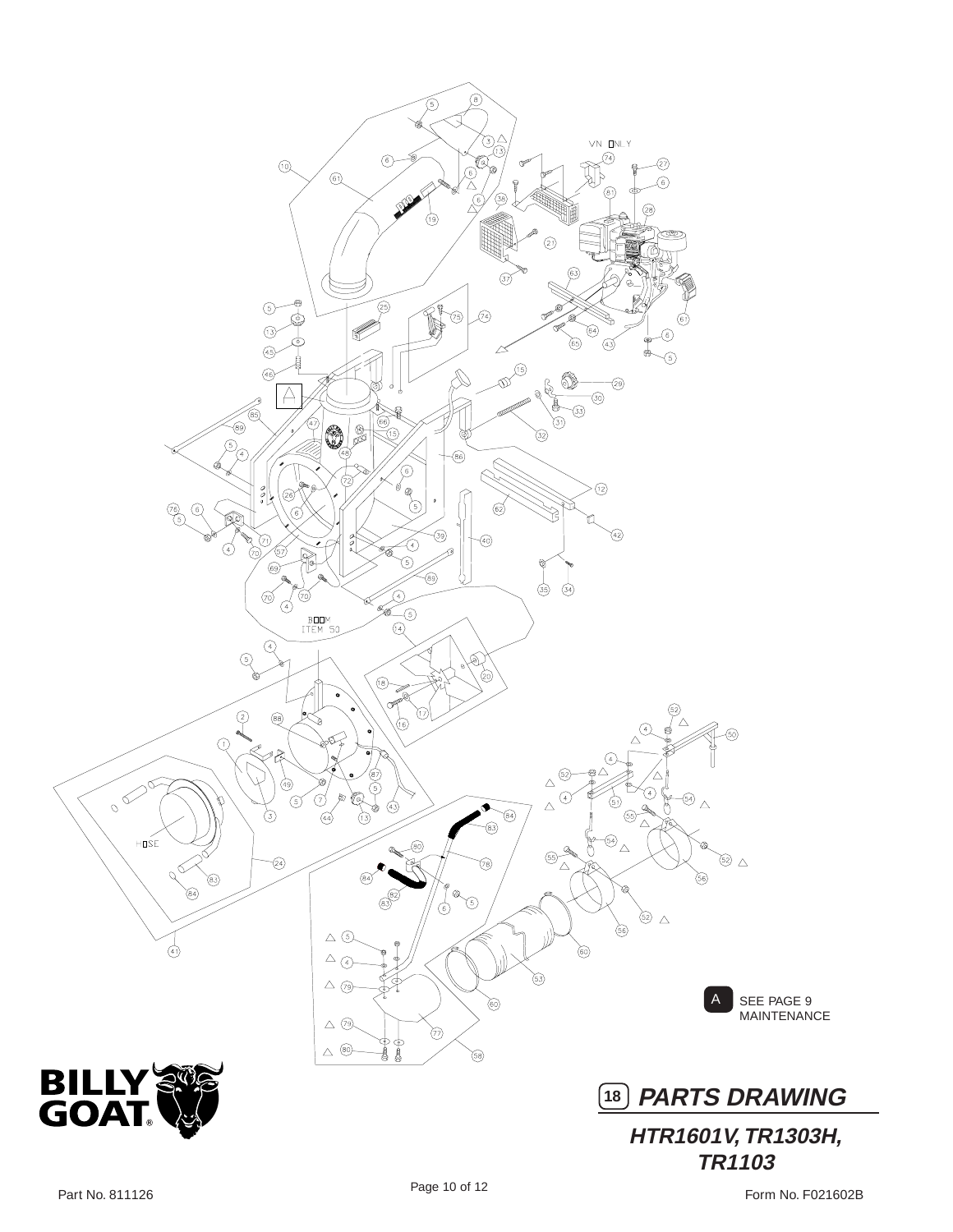| ts List |  |
|---------|--|
|         |  |

\* Denotes standard hardware item that may

Denotes parts found in

|                | $\overline{\phantom{a}}$<br>parts bag assembly.<br>be purchased locally.                                            |                                                                                                                           |                                                                                 |                                                                                                                           |                               |                                                           |                                      |
|----------------|---------------------------------------------------------------------------------------------------------------------|---------------------------------------------------------------------------------------------------------------------------|---------------------------------------------------------------------------------|---------------------------------------------------------------------------------------------------------------------------|-------------------------------|-----------------------------------------------------------|--------------------------------------|
| <b>ITEM</b>    | <b>DESCRIPTION</b>                                                                                                  | <b>HTR1601V</b>                                                                                                           | QTY                                                                             | TR1303H                                                                                                                   | QTY                           | TR1103                                                    | QTY                                  |
|                |                                                                                                                     | PART NO.                                                                                                                  |                                                                                 | PART NO.                                                                                                                  |                               | PART NO.                                                  |                                      |
| $\overline{1}$ | FLAPPER 10" INTAKE W/LABEL<br>FLAPPER 8" INTAKE W/ LABEL                                                            | 810956<br>$\sim$ $\sim$ $\sim$                                                                                            | $\overline{1}$<br>$\overline{\phantom{a}}$                                      | $\sim$ $\sim$ $\sim$<br>810558                                                                                            | $\sim$ $\sim$<br>1            | $\sim$ $\sim$ $\sim$<br>810558                            | $\sim$ $\sim$<br>$\mathbf{1}$        |
| $\overline{2}$ | SCREW CAP 5/16-18 x 3 1/4                                                                                           | *8041037                                                                                                                  | $\mathbf{1}$                                                                    | *8041037                                                                                                                  | $\mathbf{1}$                  | *8041037                                                  | $\mathbf{1}$                         |
| 3              | LABEL DANGER KEEP HANDS AND FEET AWAY                                                                               | 400424                                                                                                                    | 2                                                                               | 400424                                                                                                                    | 2                             | 400424                                                    | $\overline{2}$                       |
| $\overline{4}$ | WASHER 5/16 SAE (11/32 ID x 11/16 OD x 1/16)                                                                        | *8172008                                                                                                                  | 25                                                                              | *8172008                                                                                                                  | 22                            | *8172008                                                  | 22                                   |
| 5              | <b>NUT LOCK 5/16-18</b>                                                                                             | *8160002                                                                                                                  | 32                                                                              | *8160002                                                                                                                  | 28                            | *8160002                                                  | 28                                   |
| 6              | WASHER 5/16 FLAT CUT (3/8 I.D. x 7/8 O.D. x 1/16)                                                                   | *8171003                                                                                                                  | 16                                                                              | *8171003                                                                                                                  | 16                            | *8171003                                                  | 12                                   |
| $\overline{7}$ | <b>PLUG 3/4"</b>                                                                                                    | 811123                                                                                                                    | $\mathbf{1}$                                                                    | 811123                                                                                                                    | $\mathbf{1}$                  | 811123                                                    | $\mathbf{1}$                         |
| 8              | <b>DEFLECTOR EXHAUST 7"</b>                                                                                         | 811111                                                                                                                    | $\mathbf{1}$                                                                    | 811111                                                                                                                    | $\mathbf{1}$                  | 811111                                                    | $\mathbf{1}$                         |
| 9              | CARRIAGE BOLT 5/16-18 x 3 1/2                                                                                       | *8024050                                                                                                                  | $\mathbf{1}$                                                                    | *8024050                                                                                                                  | $\mathbf{1}$                  | *8024050                                                  | $\mathbf{1}$                         |
| 10             | ELBOW ASSY TR/HTR                                                                                                   | 811109                                                                                                                    | $\mathbf{1}$                                                                    | 811109                                                                                                                    | $\mathbf{1}$                  | 811109                                                    | $\mathbf{1}$                         |
| 11             | SCREW CAP 5/16-18 x 1 3/4                                                                                           | *8041031                                                                                                                  | $\mathbf{1}$                                                                    | *8041031                                                                                                                  | $\mathbf{1}$                  | *8041031                                                  | $\mathbf{1}$                         |
| 12             | <b>TUBE CLAMP</b>                                                                                                   | 810953                                                                                                                    | $\mathbf{1}$                                                                    | 810953                                                                                                                    | $\mathbf{1}$                  | 810953                                                    | $\mathbf{1}$                         |
| 13             | <b>KNOB</b>                                                                                                         | 400339                                                                                                                    | 4                                                                               | 400339                                                                                                                    | $\overline{4}$                | 400339                                                    | $\overline{4}$                       |
| 14             | IMPELLER ASSY (INCLUDES 16(1), 17(1), 18(1), 20(1))                                                                 | 810930                                                                                                                    | $\mathbf{1}$                                                                    | 810974                                                                                                                    | $\mathbf{1}$                  | 810629                                                    | $\mathbf{1}$                         |
| 15             | LABEL READ OWNER'S MANUAL                                                                                           | 890301                                                                                                                    | $\mathbf{1}$                                                                    | 890301                                                                                                                    | 1                             | 890301                                                    | 1                                    |
| 16             | SCREW CAP 3/8-24 x 2" GR 8 [50 Ft. Lbs. (68 N.m)]                                                                   | 810962<br>$ -$                                                                                                            | $\mathbf{1}$                                                                    | $\omega_{\rm{c}}$ and $\omega_{\rm{c}}$                                                                                   | $\overline{\phantom{a}}$      | $\omega_{\rm{c}}$ and $\omega_{\rm{c}}$                   | $\ddot{\phantom{0}}$                 |
|                | SCREW CAP 3/8 - 24 X 2 1/4 GR 8 [50 Ft. Lbs. (68 N.m)]<br>SCREW CAP 7/16 - 20 X 1 1/4 GR 5 [60 Ft. Lbs. (81.4 N.m)] | $\sim$ $\sim$ $\sim$                                                                                                      | $\overline{\phantom{a}}$<br>$\overline{\phantom{a}}$                            | 810932<br>$\sim$ $\sim$ $\sim$                                                                                            | $\mathbf{1}$<br>$\sim$ $\sim$ | $ -$<br>800554                                            | $\ddot{\phantom{0}}$<br>$\mathbf{1}$ |
| 17             | WA SHER LOCK 3/8 TWISTED TOOTH                                                                                      | 400502                                                                                                                    | $\mathbf{1}$                                                                    | 400502                                                                                                                    | $\mathbf{1}$                  | $\sim$ $\sim$ $\sim$                                      | $ -$                                 |
|                | WASHER LOCK 7/16 TWISTED TOOTH                                                                                      | $\frac{1}{2} \left( \frac{1}{2} \right) \left( \frac{1}{2} \right) \left( \frac{1}{2} \right)$                            | $\frac{1}{2} \left( \frac{1}{2} \right) \frac{1}{2} \left( \frac{1}{2} \right)$ | $\frac{1}{2} \left( \frac{1}{2} \right) \left( \frac{1}{2} \right) \left( \frac{1}{2} \right) \left( \frac{1}{2} \right)$ | $\sim$ $\sim$                 | 850132                                                    | $\mathbf{1}$                         |
| 18             | KEY SQ. 1/4 x 2 3/4                                                                                                 | *9201125                                                                                                                  | $\mathbf{1}$                                                                    | *9201125                                                                                                                  | $\mathbf{1}$                  | $\sim$ $\sim$ $\sim$                                      | $\sim$ $\sim$                        |
|                | KEY SQ. 1/4 X 2 1/4                                                                                                 | $\sim$ $\sim$ $\sim$                                                                                                      | $\sim$                                                                          | $\sim$ $\sim$ $\sim$                                                                                                      | $\overline{\phantom{a}}$      | *9201123                                                  | $\mathbf{1}$                         |
| 19             | LABEL DANGER FLYING MATERIAL                                                                                        | 810736                                                                                                                    | 2                                                                               | 810736                                                                                                                    | 2                             | 810736                                                    | 2                                    |
| 20             | <b>SPACER IMPELLER</b>                                                                                              | 830112                                                                                                                    | $\mathbf{1}$                                                                    | 830112                                                                                                                    | $\mathbf{1}$                  | $\omega_{\rm{max}}$ .                                     | $\sim$ $\sim$                        |
| 21             | <b>GUARD MANIFOLD</b>                                                                                               | 811059                                                                                                                    | $\mathbf{1}$                                                                    | $\omega_{\rm{c}}$ , $\omega_{\rm{c}}$ , $\omega_{\rm{c}}$                                                                 | $\sim$ $\sim$                 | $\omega_{\rm{c}}$ , $\omega_{\rm{c}}$ , $\omega_{\rm{c}}$ | $\sim$ $\sim$                        |
| 22             | <b>GUIDE STARTER ROPE</b>                                                                                           | 830533                                                                                                                    | $\overline{2}$                                                                  | 830533                                                                                                                    | $\overline{2}$                | 830533                                                    | $\overline{2}$                       |
| 23             | <b>FRAME PANEL REAR</b>                                                                                             | 811106                                                                                                                    | $\mathbf{1}$                                                                    | 811106                                                                                                                    | 1                             | 811106                                                    | $\mathbf{1}$                         |
| 24             | <b>COUPLER HOSE W/GRIP</b>                                                                                          | 811115                                                                                                                    | $\mathbf{1}$                                                                    | 811116                                                                                                                    | $\mathbf{1}$                  | 811116                                                    | $\mathbf{1}$                         |
| 25             | PAD FRAME SHORT                                                                                                     | 811120                                                                                                                    | $\overline{c}$                                                                  | 811120                                                                                                                    | $\overline{c}$                | 811120                                                    | 2                                    |
| 26             | CARRIAGE BOLT 5/16-18 x 1 3/4                                                                                       | *8024045                                                                                                                  | $\mathbf{1}$                                                                    | $\sim$ $\sim$ $\sim$                                                                                                      | $\sim$ $\sim$                 | $\sim$ $\sim$ $\sim$                                      | $\sim$ $\sim$                        |
|                | CARRIAGE BOLT 5/16-18 x 3 1/2                                                                                       | $\frac{1}{2} \left( \frac{1}{2} \right) \left( \frac{1}{2} \right) \left( \frac{1}{2} \right) \left( \frac{1}{2} \right)$ | . .                                                                             | *8024054                                                                                                                  | 1                             | *8024054                                                  | 1                                    |
| 27             | SCREW CAP 5/16-18 x 1 3/4                                                                                           | *8041031                                                                                                                  | $\overline{4}$                                                                  | *8041031                                                                                                                  | $\overline{4}$                | $\sim$ $\sim$ $\sim$                                      | $\overline{a}$                       |
|                | SCREW CAP 5/16-18 x 2 1/2                                                                                           | $\omega_{\rm{c}}$ , $\omega_{\rm{c}}$ , $\omega_{\rm{c}}$                                                                 | $\sim$ $\sim$                                                                   | $\omega_{\rm{max}}$ and $\omega_{\rm{max}}$                                                                               | $\sim$ $\sim$                 | *8041034                                                  | $\overline{4}$                       |
| 28             | ENGINE 16 H.P. VN W\CONTROL PANEL                                                                                   | 810099                                                                                                                    | $\mathbf{1}$                                                                    | $\sim$ $\sim$ $\sim$                                                                                                      | $\sim$ $\sim$                 | $\sim$ $\sim$ $\sim$                                      | $ -$                                 |
|                | ENGINE HONDA 11HP                                                                                                   | $\frac{1}{2} \left( \frac{1}{2} \right) \left( \frac{1}{2} \right) \left( \frac{1}{2} \right) \left( \frac{1}{2} \right)$ | $\sim$ $\sim$                                                                   | 430366                                                                                                                    | $\mathbf{1}$                  | $\sim$ $\sim$ $\sim$                                      | $\sim$ $\sim$                        |
| 29             | ENGINE BRIGGS 11 HP INDUSTRIAL PLUS                                                                                 | $\sim$ $\sim$ $\sim$                                                                                                      | $\sim$                                                                          | $\sim$ $\sim$ $\sim$                                                                                                      | $\sim$ $\sim$                 | 430250                                                    | $\mathbf{1}$                         |
| 30             | <b>KNOB</b><br>NUT LOCK W.A.                                                                                        | 850154<br>800227                                                                                                          | 2<br>$\overline{2}$                                                             | 850154<br>800227                                                                                                          | 2<br>$\overline{2}$           | 850154<br>800227                                          | 2<br>$\overline{2}$                  |
| 31             | WASHER 3/4, PLASTIC                                                                                                 | 800109                                                                                                                    | $\overline{2}$                                                                  | 800109                                                                                                                    | 2                             | 800109                                                    | $\overline{2}$                       |
| 32             | STUD 3/4 - 10 x 5 1/2                                                                                               | 810954                                                                                                                    | $\overline{2}$                                                                  | 810954                                                                                                                    | $\overline{2}$                | 810954                                                    | $\overline{2}$                       |
| 33             | SCREW MACHINE #10-24 x 2                                                                                            | *8059143                                                                                                                  | 2                                                                               | *8059143                                                                                                                  | 2                             | *8059143                                                  | 2                                    |
| 34             | PIN COTTER 1/8 x 1"                                                                                                 | *8197031                                                                                                                  | $\overline{2}$                                                                  | *8197031                                                                                                                  | $\overline{2}$                | *8197031                                                  | $\overline{2}$                       |
| 35             | WASHER 3/8 SAE                                                                                                      | *8172009                                                                                                                  | 10                                                                              | *8172009                                                                                                                  | 10                            | *8172009                                                  | 10                                   |
| 36             | NUT LOCK 3/8-16                                                                                                     | *8160003                                                                                                                  | 8                                                                               | *8160003                                                                                                                  | $\bf 8$                       | *8160003                                                  | 8                                    |
| 37             | SCREW SHEET METAL 1/4 AB x 3/4                                                                                      | *8122082                                                                                                                  | 3                                                                               | $\sim$ $\sim$ $\sim$                                                                                                      | $\overline{\phantom{a}}$      | $\sim$ $ \sim$                                            | $ -$                                 |
| 38             | <b>GUARD MUFFLER</b>                                                                                                | 811058                                                                                                                    | $\mathbf{1}$                                                                    | $\sim$ 100 $\sim$                                                                                                         | $\overline{\phantom{a}}$      | $\sim$ 100 $\sim$                                         | $\sim$ $\sim$                        |
| 39             | <b>BASE ENGINE</b>                                                                                                  | 810907                                                                                                                    | $\mathbf{1}$                                                                    | 810907                                                                                                                    | 1                             | 810907                                                    | 1                                    |
| 40             | PAD FRAME LONG                                                                                                      | 811122                                                                                                                    | $\overline{2}$                                                                  | 811122                                                                                                                    | $\overline{2}$                | 811122                                                    | $\overline{2}$                       |
| 41             | PLATE FRONT 10" HTR W/INTERLOCK (INCL. 1,2,3,5(2),7,13,43,44,49,59,83,84                                            | 811112                                                                                                                    | $\mathbf{1}$                                                                    | $\sigma_{\rm{eff}}$ , $\sigma_{\rm{eff}}$ , $\sigma_{\rm{eff}}$                                                           | $\sim$                        | $\sim$ 100 $\sim$                                         | $\sim$                               |
|                | PLATE FRONT 8" TR W/INTERLOCK (INCL. 1,2,3,5(2),7,13,43,44,49,59,83,84,87                                           | $\omega_{\rm{c}}$ , $\omega_{\rm{c}}$ , $\omega_{\rm{c}}$                                                                 | $\blacksquare$                                                                  | 811113                                                                                                                    | $\mathbf{1}$                  | 811113                                                    | $\mathbf{1}$                         |
| 42             | PLUG CAP 1" SQUARE                                                                                                  | 810535                                                                                                                    | $\overline{2}$                                                                  | 810535                                                                                                                    | $\overline{2}$                | 810535                                                    | 2                                    |
| 43             | <b>CABLE ASSY SWITCH SV</b>                                                                                         | 890443                                                                                                                    | $\mathbf{1}$                                                                    | 890443                                                                                                                    | $\mathbf{1}$                  | 890443                                                    | $\mathbf{1}$                         |
| 44             | CLIP-CABLE LIFT<br><b>WA SHER-EXTENSION</b>                                                                         | 850200                                                                                                                    | 3                                                                               | 850200<br>810652                                                                                                          | 3                             | 850200                                                    | 3                                    |
| 45<br>46       |                                                                                                                     |                                                                                                                           |                                                                                 |                                                                                                                           | $\overline{2}$                | 810652                                                    | $\overline{2}$                       |
|                |                                                                                                                     | 810652                                                                                                                    | $\overline{2}$                                                                  |                                                                                                                           |                               |                                                           |                                      |
|                | <b>SPRING</b>                                                                                                       | 400332                                                                                                                    | $\overline{2}$                                                                  | 400332                                                                                                                    | 2                             | 400332                                                    | $\overline{2}$                       |
| 47             | <b>LABEL CAUTION</b>                                                                                                | 830138                                                                                                                    | $\mathbf{1}$                                                                    | 830138                                                                                                                    | $\mathbf{1}$                  | 830138                                                    | 1                                    |
| 48             | LABEL EAR, EYE, BREATHING                                                                                           | 890254                                                                                                                    | $\mathbf{1}$                                                                    | 890254                                                                                                                    | $\mathbf{1}$                  | 890254                                                    | $\mathbf{1}$                         |
| 49             | <b>BRACKET STOP FLAPPER</b>                                                                                         | 810941                                                                                                                    | $\mathbf{1}$                                                                    | 810941                                                                                                                    | $\mathbf{1}$                  | 810941                                                    | $\mathbf{1}$                         |
| 50             | BOOM-PIVOT W.A.                                                                                                     | 810870                                                                                                                    | $\mathbf{1}$<br>$\mathbf{1}$                                                    | 810870                                                                                                                    | $\mathbf{1}$<br>$\mathbf{1}$  | 810870                                                    | $\mathbf{1}$<br>$\mathbf{1}$         |
| 51<br>52       | TUBE-SQUARE BOOM ARM<br><b>NUT LOCK 1/4-20</b>                                                                      | 810875<br>*8160001                                                                                                        | 5                                                                               | 810875<br>*8160001                                                                                                        | 5                             | 810875<br>*8160001                                        | 5                                    |
| 53             | HOSE 10" x 12.5' HTR (COMES IN SEPERATE BOX)                                                                        | 810705                                                                                                                    | $\mathbf{1}$                                                                    | $\sim$ $\sim$ $\sim$                                                                                                      |                               | $\sim$ $\sim$ $\sim$                                      |                                      |
|                | HOSE 8" x 12.5' TR (COMES IN SEPERATE BOX)                                                                          | $\omega_{\rm{c}}$ , $\omega_{\rm{c}}$ , $\omega_{\rm{c}}$                                                                 | $\overline{\phantom{a}}$                                                        | 810523                                                                                                                    | $\mathbf{1}$                  | 810523                                                    | $\mathbf{1}$                         |
| 54             | CHAIN-LOOP ASSY                                                                                                     | 810878                                                                                                                    | $\overline{2}$                                                                  | 810878                                                                                                                    | $\overline{2}$                | 810878                                                    | $\overline{2}$                       |
| 55             | SCREW CAP 1/4-20 x 1 3/4                                                                                            | *8041009                                                                                                                  | $\overline{2}$                                                                  | *8041009                                                                                                                  | 2                             | *8041009                                                  | $\overline{2}$                       |
| 56             | BAND HOSE BOOM 10" HTR                                                                                              | 810868                                                                                                                    | $\overline{a}$                                                                  | $\sim$ $\sim$ $\sim$                                                                                                      | $\blacksquare$                | $\sim$ $\sim$ $\sim$                                      | $\sim$                               |
|                | BAND HOSE BOOM 8" TR                                                                                                | $\omega_{\rm{c}}$ , $\omega_{\rm{c}}$ , $\omega_{\rm{c}}$                                                                 | $\overline{\phantom{a}}$                                                        | 810880                                                                                                                    | 2                             | 810880                                                    | 2                                    |
| 57             | HOUSING ASSY W/LABELS (INCLUDES 5(2), 13(2), 45(2), 46(2), 47, 48)                                                  | 810912                                                                                                                    | $\mathbf{1}$                                                                    | 810976                                                                                                                    | $\mathbf{1}$                  | 810976                                                    | 1                                    |
| 58             | NOZZLE ASSY 10" HTR (INCL. 4(2), 5(3), 6, 23, 77, 79(4), 80(2), 82, 83, 84                                          | 811010                                                                                                                    | $\mathbf{1}$                                                                    | $\sim$ 100 $\sim$                                                                                                         |                               | $\sim$ - $\sim$                                           |                                      |
|                | NOZZLE ASSY 8" TR (INCL. 4(2), 5(3), 6, 23, 77, 79(4), 80(2), 82, 83, 84                                            | $\sim$ $\sim$ $\sim$                                                                                                      | $\blacksquare$                                                                  | 811009                                                                                                                    | 1                             | 811009                                                    | 1                                    |
|                |                                                                                                                     |                                                                                                                           |                                                                                 |                                                                                                                           |                               |                                                           |                                      |
|                |                                                                                                                     |                                                                                                                           |                                                                                 |                                                                                                                           |                               |                                                           |                                      |
| 60             | CLAMP HOSE 10" HTR                                                                                                  | 810706                                                                                                                    | $\overline{2}$                                                                  | $\sim$ $\sim$ $\sim$                                                                                                      | $\overline{\phantom{a}}$      | $\sim$ $\sim$ $\sim$                                      | $\overline{\phantom{a}}$             |
|                | <b>CLAMP HOSE 8" TR</b>                                                                                             | $\sim$ $\sim$ $\sim$                                                                                                      |                                                                                 | 810566                                                                                                                    | $\overline{2}$                | 810566                                                    | $\overline{2}$                       |
| 61<br>62       | ELBOW EXHAUST WA<br>PAD FRAME CLAMP TUBE                                                                            | 811110<br>811121                                                                                                          | $\mathbf{1}$<br>1                                                               | 811110<br>811121                                                                                                          | $\mathbf{1}$<br>$\mathbf{1}$  | 811110<br>811121                                          | $\mathbf{1}$<br>1                    |